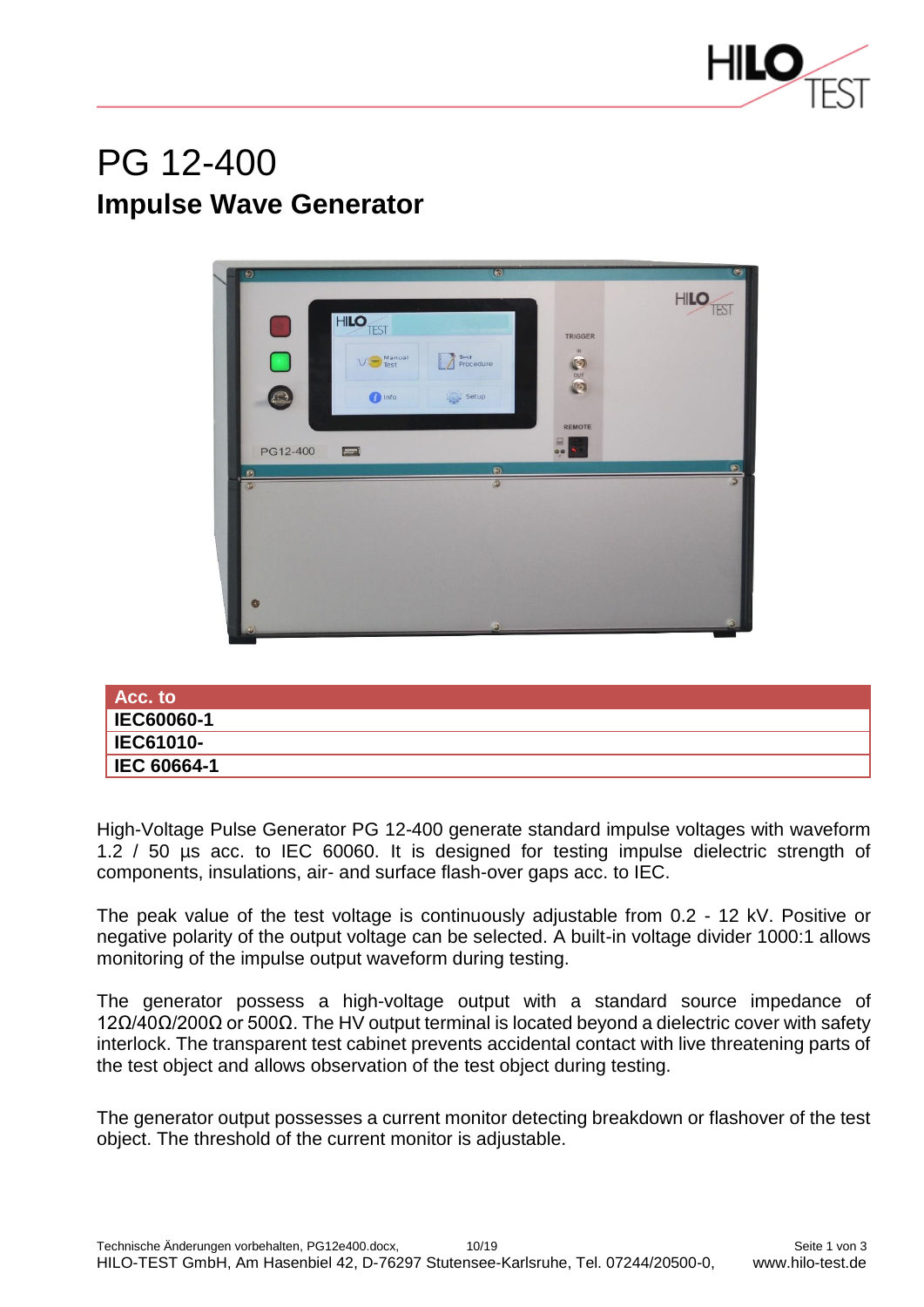

The generator excels by its compact design, simple handling and precise reproducibility of test impulses. It features a microprocessor controlled user interface and a 7" touch screen unit for ease of use. The microprocessor allows the user to execute either standard test routines or a "user defined" test sequence. A standard USB port provides the ability to print a summary of the test parameters to a USB stick.

The software program PG-REMOTE allows full remote control of the test generator via Ethernet light guide as well as documentation and evaluation of test results, accordingly to the IEC 17025. To record definite impulses, it is equipped with an Impulse Recording Function (IRF) Moreover all generator functions may be computer controlled via the isolated optical interface.

| <b>Options</b>                                                                  | <b>PG 12-400</b>                |  |
|---------------------------------------------------------------------------------|---------------------------------|--|
|                                                                                 |                                 |  |
| <b>PC software for remote control</b>                                           |                                 |  |
| PG Remote software test package, running under Microsoft                        |                                 |  |
| Windows, for the external control of the device                                 |                                 |  |
| (XP, WIN7, WIN10) includes 5 m long fibre optic cable and Ethernet PC Interface |                                 |  |
|                                                                                 |                                 |  |
| <b>Test cabinet</b>                                                             |                                 |  |
| Test adapter with safety cabinet for component testing                          |                                 |  |
| Typ PA 503, Abmessungen B * H * T                                               | 400 * 140 * 300 mm <sup>3</sup> |  |
| Typ PA 505, Abmessungen B * H * T                                               | 400 * 250 * 400 mm <sup>3</sup> |  |
| Version ohne Sicherheitsprüfhaube                                               |                                 |  |